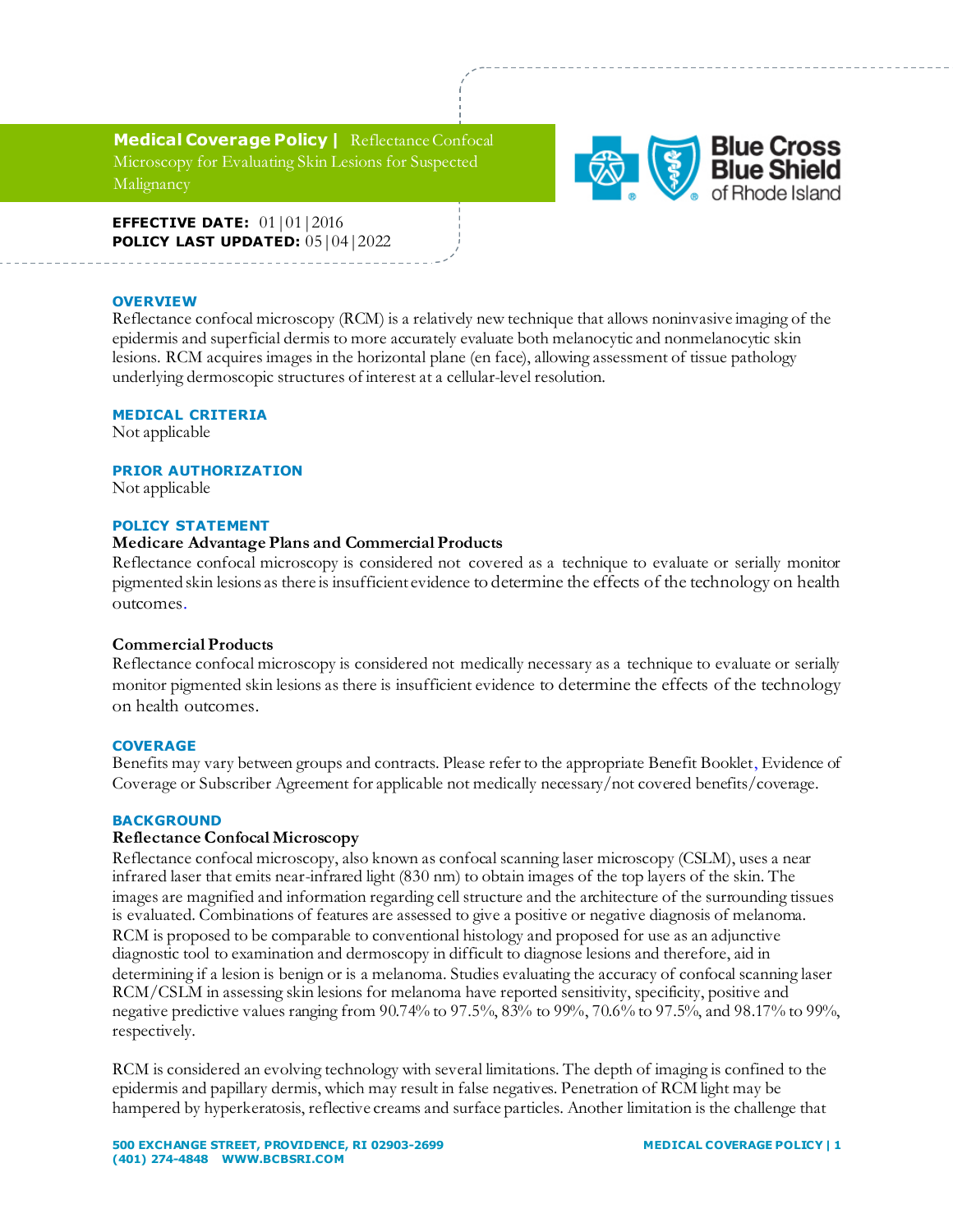the interpreter has of distinguishing between cells with similar reflection index and shape (e.g., Langerhans cells versus dendritic melanocytes at the spinous layer). RCM is a time consuming exam taking an average of seven minutes per lesion. Clinical-dermatoscopic skills are required, as well as adequate training and experience to read RCM images and make the correct interpretation. It has yet to be determined if the advantages of the clinical utility of RCM as an adjunctive diagnostic tool are greater than the risk of overexcising benign lesion and misdiagnosing melanomas a as benign. In some cases RCM may be used for cosmetically sensitive areas to avoid excision (Que, et al., 2015; Stevenson, et al., 2013; Gerger, 2008; Langley, 2007; Gerger, 2006). There is insufficient evidence to support the clinical utility of RCM.

**U.S. Food and Drug Administration (FDA):** Confocal microscopes are approved by the FDA 510(k) process. Examples of these devices include the VivaScope System 1500 and the handheld VivaScope 3000 (Lucid, Inc., Rochester, New York). The VivaScope is intended "to acquire, store, retrieve, display and transfer in vivo images of tissue, including blood, collagen and pigment, in exposed unstained epithelium and the supporting stroma for review by physicians to assist in forming a clinical judgment". The SIAscope II (Astron Clinica Limited, Crofton MD) is FDA approved as a "non-invasive skin analysis system, which provides a synthesized 'image' showing the relative location of blood collagen and pigment" (FDA, 2008; 2003).

Pellacani et al.  $(2014)$  conducted a prospective case series  $(n=1005)$  to assess the impact of reflectance confocal microscopy (RCM) in the routine diagnosis of melanoma. Patients had atypical moles and were initially referred to either no further examination or to RCM. The RCM group was further subdivided into RCM documentation (suspicious lesions already qualified for excision) or RCM consultation (i.e., RCM would determine if the lesion was excised or monitored with digital dermoscopy). RCM did not affect the outcome in patients already scheduled for excision. Patients referred for RCM had a higher number of nevi (>100 nevi; 19%) and atypical nevi (>5; 15%) compared to patients referred for RCM documentation and patients without RCM referral (p<0.0001). Personal and/or familial history of melanoma was recorded in approximately 8% of patients. A total of 493 lesions were referred to RCM of which 183 underwent RCM documentation and 308 RCM consultations. Histopathology identified 23 melanomas. RCM proposed the same diagnosis as histopathology in 82.6% of melanomas. A total of 109 of 308 RCM consultation lesions were excised, six cases of melanoma were diagnosed and five cases were confirmed as melanomas. Twentyeight lesions deferred to follow-up were excised based on dermoscopic changes. Overall RCM proposed diagnosis was concordant with histopathological diagnosis in 76.3% of cases and reduced the number of excision by 46.5%. Limitations of the study include: 12.3% of patients were lost to follow-up; 11 patients either refused RCM or were unable to undergo RCM; and the study population was a low risk group referred for screening.

Stevenson et al. (2013) conducted a systematic review of the literature to determine the diagnostic accuracy of reflectance confocal microscopy (RCM) as an adjunctive tool to dermoscopy for the evaluation of melanoma. No systematic reviews or meta-analysis were found. Studies were primarily in the form of case series, case reports, and descriptive correlation studies that only described RCM features and narrative reviews. Five studies (n=909 lesions) met inclusion criteria and were eligible for meta-analysis. Meta-analysis returned a per lesion sensitivity of 93% (range 91%–97%) and a specificity of 76% (range 68%–86%). The average prevalence of melanoma was 36%. The authors noted that a weakness of the study was that the studies may not have focused on the pertinent patient populations to test the ability of RCM as an add-on test to dermoscopy. Limitations of the studies included use of various types of melanoma scoring systems and outcome measures, heterogeneity of lesion locations, and two studies did not list number of patients evaluated.

# **Technology Assessments**

In a Directory Report (2011; reviewed 2012–2015) Hayes concluded that there is insufficient evidence to support the use of single lesion, partial body or whole body photography for melanoma screening. There is a lack of evidence showing that patient outcomes improved by reducing the frequency of unnecessary biopsies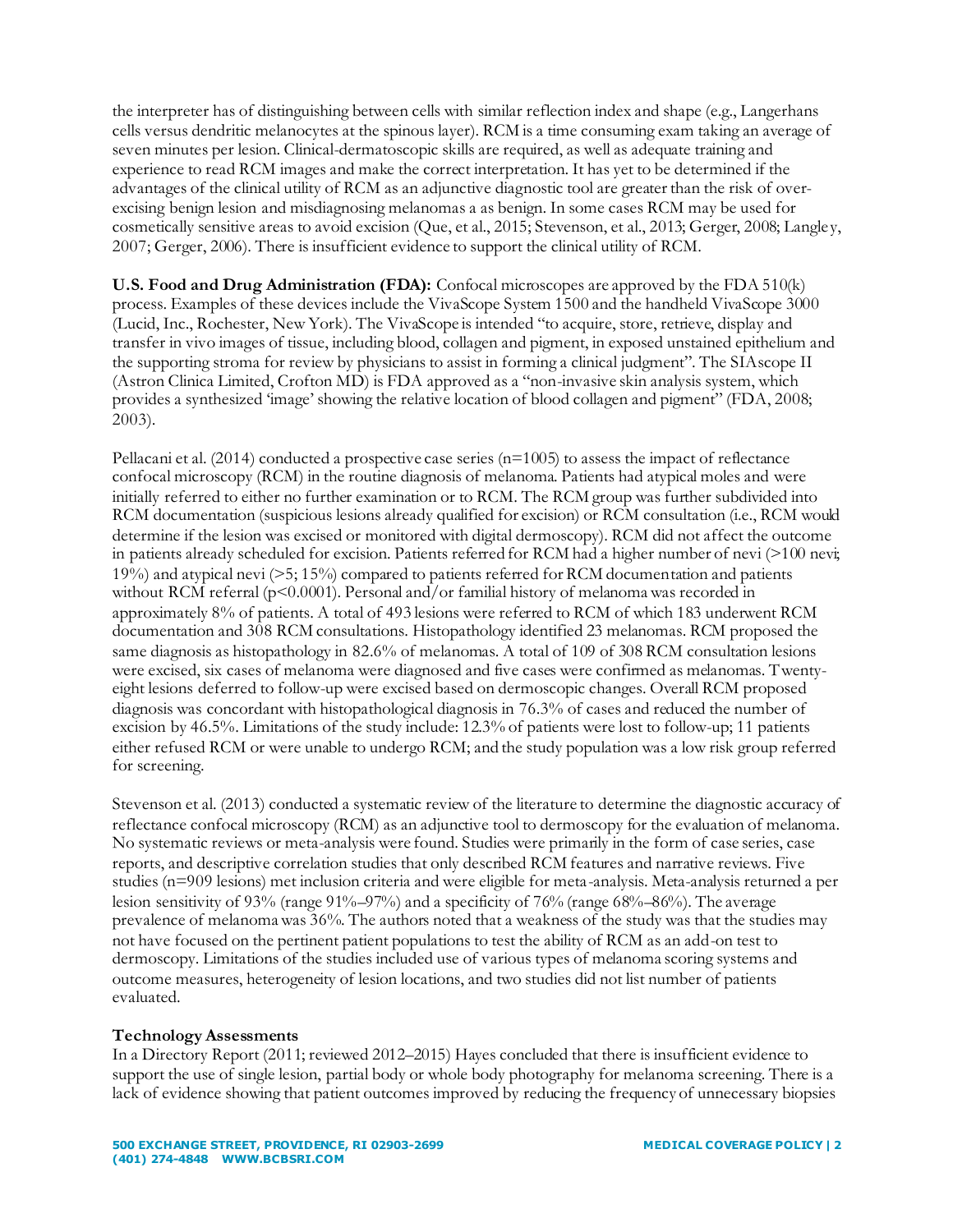or improving the early detection of malignant melanoma. Studies were primarily in the form of uncontrolled trials. Outcomes were conflicting, as there was absence of a control group and lack of reporting of lesion thickness. There was insufficient evidence to establish definitive patient selection criteria for single-lesion, selected-region or total body photography.

The Agency for Healthcare Research and Quality (AHRQ) (2011) published a technology brief assessing noninvasive diagnostic techniques for the detection of skin cancers including melanoma. A technology brief provides an overview of interventions "for which there are limited published data and too few completed protocol-driven studies to support definitive conclusions." A total of 629 abstracts were accepted for final review including five systematic reviews, 118 narrative reviews, 108 technical reports, 11 randomized controlled trials,77 diagnostic tests, 64 comparative cohort study, 143 noncomparative cohort studies, 55 case reports and 48 other/not classified studies.

In regards to dermoscopy, 238 abstracts were found that addressed melanoma. A total of 86 primary studies and five systematic reviews evaluated general and digital dermoscopy. Only two randomized controlled trials were found. Per AHRQ, studies on early melanoma were largely confined to the use of algorithms or classifiers of dermoscopic images to differentiate early melanoma from other stages of melanoma. Nonrandomized studies focused on features of dermoscopic image that would be of diagnostic interest, digital dermoscopy, the use of computer-based analyses, evaluations of different algorithms and classification schemes. No controlled studies were found that examined the use of dermoscopy to increase the detection rate of early stage melanoma, and no study reported on how the addition of dermoscopy affected survival from melanoma.

Six randomized controlled trials evaluated the diagnostic accuracy, excision rates, patient satisfaction treatment adherence and follow-up of photography. Additional abstracts of comparative and noncomparative cohorts were reviewed. According to AHRQ, the available data are limited on the role of photography in changing clinical outcomes. Evidence that baseline photography improves the detection of melanoma and results in detection of earlier stage lesions or recurrent lesions is lacking. Data are also limited on the role of photography for specific racial/ethnic groups.

Based on the evidence, confocal scanning laser microscopy (CSML) and ultrasound are not generally used and there are no FDA approved devices. AHRQ noted that multiphoton laser scanning microscopy, multispectral imaging and fully automated computer-based analysis, electrical bio-impedance, optical coherence tomography and tape stripping are investigational modalities.

AHRQ concluded that predominant use of noninvasive devices is by dermatologists with limited diffusion of this technology in primary care. Compared to biopsy, future research is needed to evaluate the test accuracies, clinical impact, and the potential adverse events associated with the use of noninvasive imaging technologies.

# **Professional Societies/Organizations**

**American Academy of Dermatology (AAD):** AAD (2011) stated that biopsy is the first step for a definitive diagnosis of cancer. They do not discuss the use of noninvasive technologies in their guidelines for the management of melanoma.

**National Cancer Institute (NCI):** According to NCI (2015), the incidence of melanoma rises rapidly in Caucasians after age 20 years. Fair-skinned individuals exposed to the sun are high risk and certain types of pigmented lesions (dysplastic or atypical nevi), with several large nondysplastic nevi, with many small nevi, or with moderate freckling have a twofold to threefold increased risk of developing melanoma. Familial dysplastic nevus syndrome or the presence of several dysplastic or atypical nevi increases the risk of developing melanoma greater than fivefold. NCI stated that the only widely proposed screening procedure for skin cancer is visual examination of the skin, including both self-examination and clinical examination.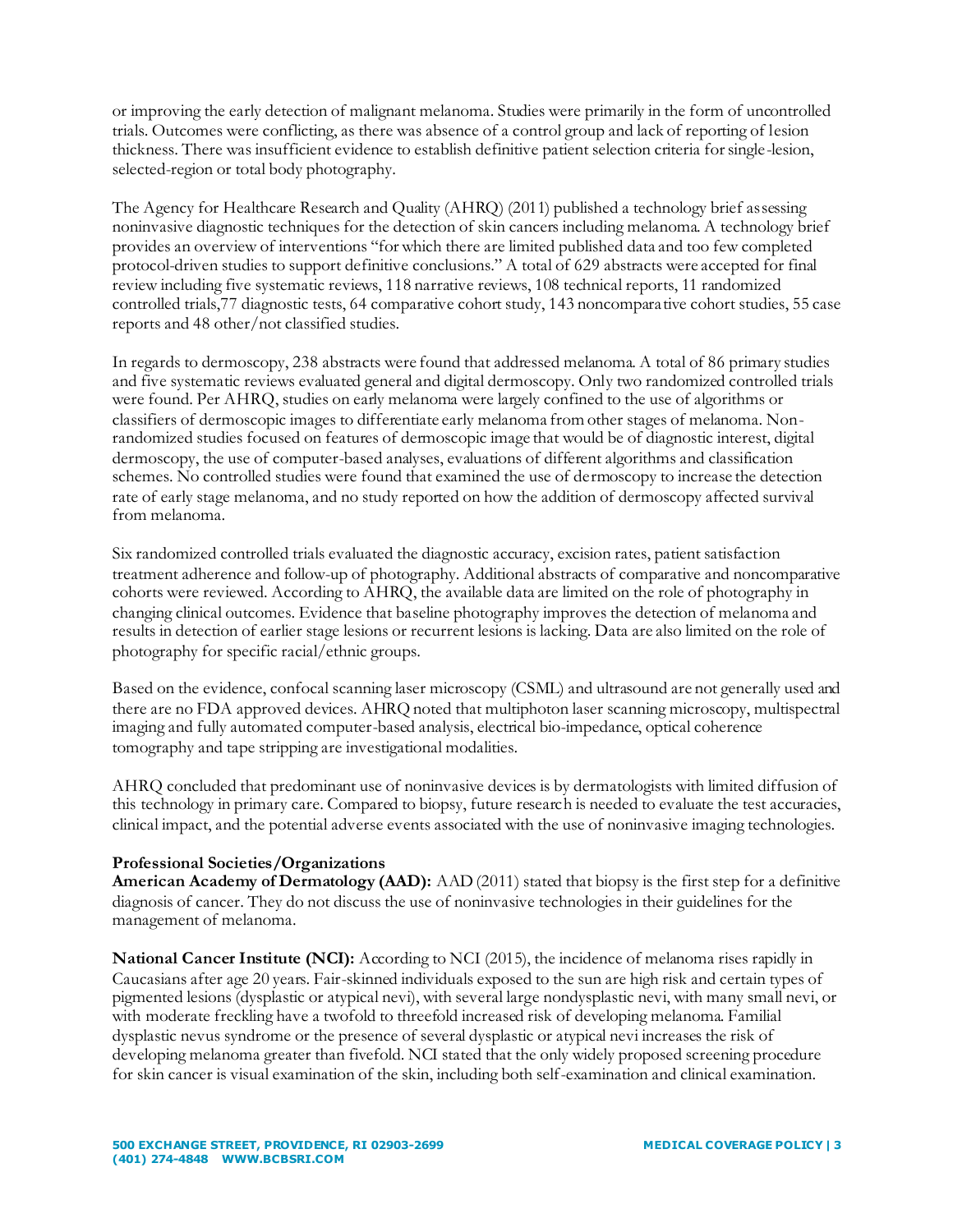**National Comprehensive Cancer Network® (NCCN®):**In the discussion for follow-up following diagnosis and treatment of melanoma, NCCN's Clinical Practice Guidelines in Oncology™ (2015) states that patients cured of an initial primary melanoma are at increased risk for a second melanoma. Patients with risk factors that increase the chance for recurrence should be enrolled in a more intensive surveillance program and may benefit from adjuncts such as high-resolution total body photography. These risk factors include multiple primary melanomas, positive family history and the presence of multiple dysplastic nevi. Regarding imagining (ultrasound, CT, Pet and Pet/CT) NCCN states that studies have reported low yield with significant false positives and cumulative risk from radiation exposure.

**U.S. Preventive Services Task Force (USPSTF):** The USPSTF Screening for Skin Cancer recommendation statement (2009) for an adult in the general population stated that the current evidence is insufficient to assess the balance of benefits and harms of using a whole-body skin examination screening for the early detection of skin cancer by primary care clinicians or by patient skin self-examination.

**National Institute for Health and Clinical Excellence (NICE):** The 2015 NICE guidelines on the assessment and management of melanoma included a review of the literature on dermoscopy and other visualization techniques. NICE stated that dermoscopy is an accepted practice but the accuracy and clinical utility depends on the experience of the practitioner who is using it and recommends its use in the assessment of lesions when performed by a trained professional. Based on the literature review, NICE did not recommend the routine use of confocal microscopy or computer-assisted diagnostic tools. NICE recommended that baseline photography (preferably dermoscopic) be used for a clinically atypical melanocytic lesion that does not need excision and to review the clinical appearance with the images every three months. NICE noted that photography, mole mapping, might help to identify changes in moles but the quality is variable. The Guideline Development Group was uncertain about the most appropriate timing for sequential photography to detect significant changes in pigmented lesions to aide in the diagnosis of early melanoma.

# **Summary**

There is insufficient evidence in the published peer-reviewed literature to support the accuracy and/or clinical utility of noninvasive surveillance technologies (e.g., whole body phototherapy, multispectral image analysis). Studies are primarily in the form of case studies and retrospective reviews with short-term follow-ups and used various dermatologic algorithms and comparators (e.g., naked eye, histology, other noninvasive technologies). Reported outcomes are conflicting and results varied based on the size of the lesions. Some studies evaluated the lesions while others evaluated images of lesions. Overall, published studies have not addressed whether or not these technologies resulted in earlier diagnosis of melanoma, identified recurrent lesions, resulted in fewer missed diagnosis or affected survival. Patient selection criteria for these devices have not been established. Dermoscopy is considered part of a normal evaluation of a pigmented skin lesion and is not reimbursed as a separate examination.

# **CODING**

The following codes are not covered for Medicare Advantage Plans and not medically necessary for Commercial Products:

- **96931** Reflectance confocal microscopy (RCM) for cellular and sub-cellular imaging of skin; image acquisition and interpretation and report, first lesion
- **96932** Reflectance confocal microscopy (RCM) for cellular and sub-cellular imaging of skin; image acquisition only, first lesion
- **96933** Reflectance confocal microscopy (RCM) for cellular and sub-cellular imaging of skin; interpretation and report only, first lesion
- **96934** Reflectance confocal microscopy (RCM) for cellular and sub-cellular imaging of skin; image acquisition and interpretation and report, each additional lesion (List separately in addition to code for primary procedure)
- **96935** Reflectance confocal microscopy (RCM) for cellular and sub-cellular imaging of skin; image acquisition only, each additional lesion (List separately in addition to code for primary procedure)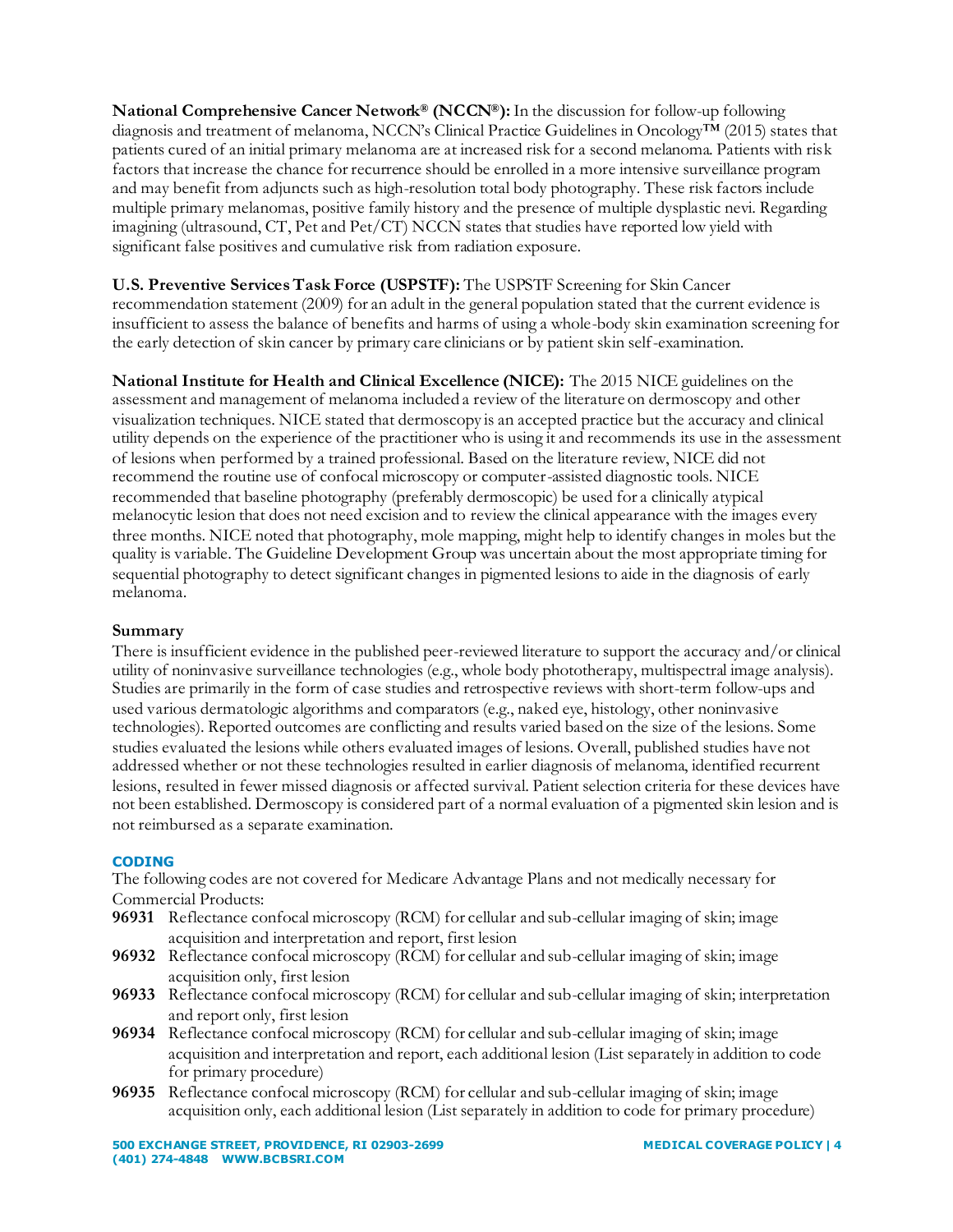**96936** Reflectance confocal microscopy (RCM) for cellular and sub-cellular imaging of skin; interpretation and report only, each additional lesion (List separately in addition to code for primary procedure)

### **RELATED POLICIES**

Not applicable

# **PUBLISHED**

Provider Update, July 2022 Provider Update, October 2021 Provider Update, December 2020 Provider Update, December 2019 Provider Update, February 2019 Provider Update, July 2017

# **REFERENCES**

1. Systematic review of diagnostic accuracy of reflectance confocal microscopy for melanoma diagnosis in patients with clinically equivocal skin lesions[. Stevenson AD](http://www.ncbi.nlm.nih.gov/pubmed/?term=Stevenson%20AD%5BAuthor%5D&cauthor=true&cauthor_uid=24282659)<sup>1</sup>[, Mickan S](http://www.ncbi.nlm.nih.gov/pubmed/?term=Mickan%20S%5BAuthor%5D&cauthor=true&cauthor_uid=24282659)[, Mallett S](http://www.ncbi.nlm.nih.gov/pubmed/?term=Mallett%20S%5BAuthor%5D&cauthor=true&cauthor_uid=24282659)[, Ayya M](http://www.ncbi.nlm.nih.gov/pubmed/?term=Ayya%20M%5BAuthor%5D&cauthor=true&cauthor_uid=24282659). http://www.ncbi.nlm.nih.gov/pubmed/24282659

2. American academy of Dermatology; Melanoma update: recent technological advances are helping dermatologists diagnose and treat early stage melanomas; https://www.aad.org/media/newsreleases/melanoma-update-recent-technological-advances-are-helping-dermatologists-diagnose-and-treatearly-stage-melanomas

3. U.S. Preventive Services Task Force (USPSTF),Screening for Skin Cancer in Adults: An Updated Systematic Evidence Review for the U.S. Preventive Services Task Force,

http://www.uspreventiveservicestaskforce.org/Page/Document/UpdateSummaryDraft/skin-cancerscreening2

4. National Institute for Health and Clinical Excellence (NICE), VivaScope 1500 and 3000 imaging systems for detecting skin cancer lesions; https://www.nice.org.uk/guidance/dg19

5. NCBI; Noninvasive Diagnostic Techniques for the Detection of Skin Cancers

NICE; Diagnostic Assessment Programme, VivaScope 1500 and 3000 Imaging systems for detecting and monitoring skin cancer lesions; https://www.nice.org.uk/guidance/DG19/documents/consultationcomments-and-responses

6. Agency for Healthcare Research and Quality (AHRQ). Noninvasive diagnostic techniques for the detection of skin cancers. Technical Brief No. 11 (Prepared by the Tufts University Evidence-based Practice Center under Contract No. 290-2007-1055-1). AHRQ Publication No. 11-EHC085-EF.

Rockville, MD: Agency for Healthcare Research and Quality. September 2011. Accessed Oct 13, 2015. Available at: http://effectivehealthcare.ahrq.gov/index.cfm/search-for-guides-reviews-andreports/? productid=796&pageaction=displayproduct

7. Alarcon I, Carrera C, Palou J, Alos L, Malvehy J, Puig S. Impact of in vivo reflectance confocal microscopy on the number needed to treat melanoma in doubtful lesions. Br J Dermatol. 2014 Apr;170(4):802-8. 8. Que SK, Fraga-Braghiroli N, Grant-Kels JM, Rabinovitz HS, Oliviero M, Scope A. Through the looking glass: Basics and principles of reflectance confocal microscopy. J Am Acad Dermatol. 2015 Aug;73(2):276 -84. 9. Gerger A, Hofmann-Wellenhof R, Langsenlehner U, Richtig E, Koller S, Weger W, et al. In vivo confocal

laser scanning microscopy of melanocytic skin tumours: diagnostic applicability using unselected tumour images. Br J Dermatol. 2008 Feb;158(2):329-33.

10. Langley RG, Walsh N, Sutherland AE, Propperova I, Delaney L, Morris SF, Gallant C. The diagnostic accuracy of in vivo confocal scanning laser microscopy compared to dermoscopy of benign and malignant melanocytic lesions: a prospective study. Dermatology. 2007;215(4):365-72.

11. Pellacani G, Pepe P, Casari A, Longo C. Reflectance confocal microscopy as a second-level examination in skin oncology improves diagnostic accuracy and saves unnecessary excisions: a longitudinal prospective study. Br J Dermatol. 2014 May 29.